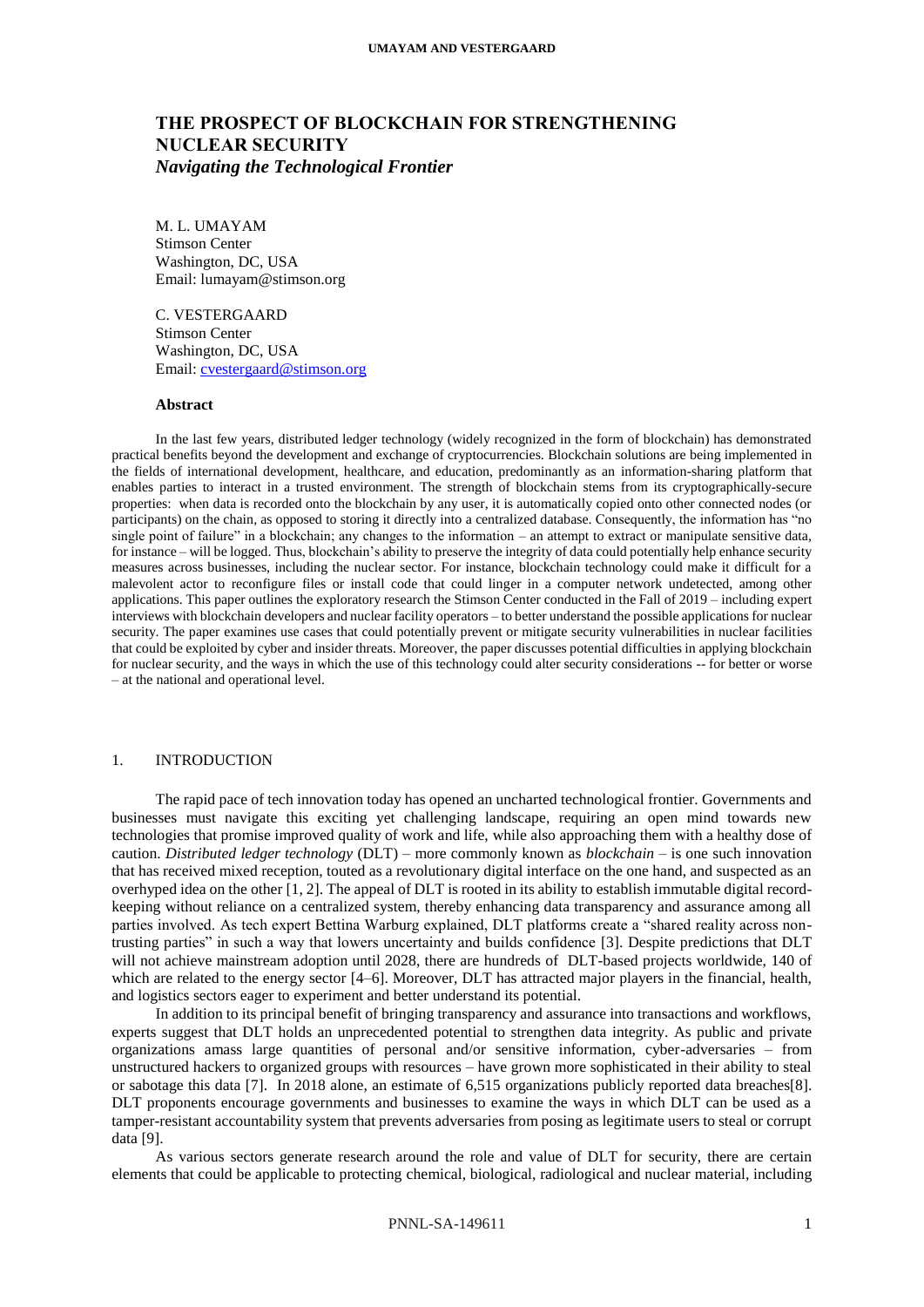#### **UMAYAM AND VESTERGAARD**

sensitive information regarding facilities and personnel. It has already piqued the interest of stakeholders within the chemical and nuclear fields  $[10]$ .<sup>1</sup> Growing attention within the WMD nonproliferation community begs the need for a comprehensive and impartial analysis of where new technologies such as DLT may fit or not.

The paper presents a preliminary survey of DLT in the context of *nuclear security* – the ways in which the advantages of DLT can be harnessed to better protect nuclear materials, technologies, and facilities to prevent theft, sabotage, and unauthorized use. The paper outlines possible use-cases based on the first set of interviews with DLT and nuclear security experts conducted as part of a year-long study on the topic.<sup>2</sup> These ideas are by no means exhaustive or conclusive. Rather, the paper is the first to be presented in a series of discussions that will culminate in a final paper that will be published in June 2020.

# 2. DEMYSTIFYING DISTRIBUTED LEDGER TECHNOLOGY

There is a significant barrier to understanding DLT because of its association, and often conflation, with the term "blockchain," which gained a contentious reputation over the years as the underpinning technology of cryptocurrency (i.e., Bitcoin). The technology underpinning Bitcoin represents the world's first, and largest open blockchain, a platform that allows anyone with an Internet connection to participate in a system of digital payments. Bitcoin became linked with blockchain in popular culture; but in fact, blockchain should be understood as a *subset* of DLT. By definition, DLT is the catch-all category for decentralized digital databases that can include a wide range of participants from multiple locations. A database is considered as DLT when it:

"(i) enables a network of independent participants to establish a consensus around (ii) the authoritative ordering of cryptographically validated ('signed') transactions. These records are made (iii) persistent by replicating the data across multiple nodes, and (iv) tamper evident by linking them by cryptographic hashes. (v) The shared result of the reconciliation/consensus process—the 'ledger'—serves as the authoritative version for these records"[11].

In other words, blockchain falls under the category of DLT, but *not all* DLT implement blockchain technology. Blockchain initially gained prominence for its decentralized design whereby a ledger of transactions is not stored in a central location. Rather, copies of transactions are kept in "nodes," which in turn are added into the ledger as cryptographically linked "blocks." Any changes to the records of transactions will also be added to the chain, which allows for unparalleled transparency among all stakeholders involved without having to go through a middleman – such as a bank – to verify the authenticity and accuracy of data. Since blockchain used in cryptocurrencies operate in *open* systems, it is often assumed that all DLT are public in nature, thus allowing anyone to contribute to the maintenance and integrity of the ledger. This is only true for certain types of DLT; there are other DLT platforms that are *private* or *permissioned* that restrict who can access certain records and can carry out specific actions. While blockchain for cryptocurrencies are widely recognized and discussed in the media, it is the private and permissioned DLT platforms that are attracting the attention from governments and businesses, albeit more quietly. DLT in this regard is already being used (or currently tested) for a wide range of public and private services, including tracking the provenance of high-value minerals; safe-keeping health records for an entire country; and fortifying supply chains that deliver food items and other goods around the world [12, 13].

DLT also offers novel security features that are not readily available in existing record-keeping platforms, leading some technology experts to consider it as tamper-resistant. DLT systems employ a special cryptographic function called *hashing*, a process in which transactions are given an encrypted fixed-length value that acts as its unique identifier. This encrypted signature is incredibly challenging to alter or reverse-engineer as it is linked to the other transactions on the ledger. Any attempt to alter this signature would be rejected as it would be incompatible with the rest of the chain, and will alert participants [14, 15]. Furthermore, any changes to

\_\_\_\_\_\_\_\_\_\_\_\_\_\_\_\_\_\_\_\_\_\_\_\_\_\_\_\_\_\_\_\_\_\_\_\_\_\_\_\_\_\_\_\_\_\_\_\_\_\_\_\_\_\_\_\_\_\_\_\_\_\_\_\_\_\_\_\_\_\_\_\_\_\_\_

<sup>&</sup>lt;sup>1</sup> There are ongoing studies investigating DLT as a supply chain management platform to ensure that chemical products, particularly those considered sensitive or of high-value, reach their final destinations. There also is ongoing research into the use of DLT in streamlining nuclear safeguards.

<sup>&</sup>lt;sup>2</sup> The Stimson Center, with support from the U.S. Department of Energy – National Nuclear Security Administration, is conducting a year-long study on the application of DLT to address nuclear security challenges related to information management and insider threat mitigation. This paper is the first draft summarizing initial interviews – facilitated in Tallinn, Estonia; London, United Kingdom; Vienna, Austria; and Paris, France – at the onset of this study.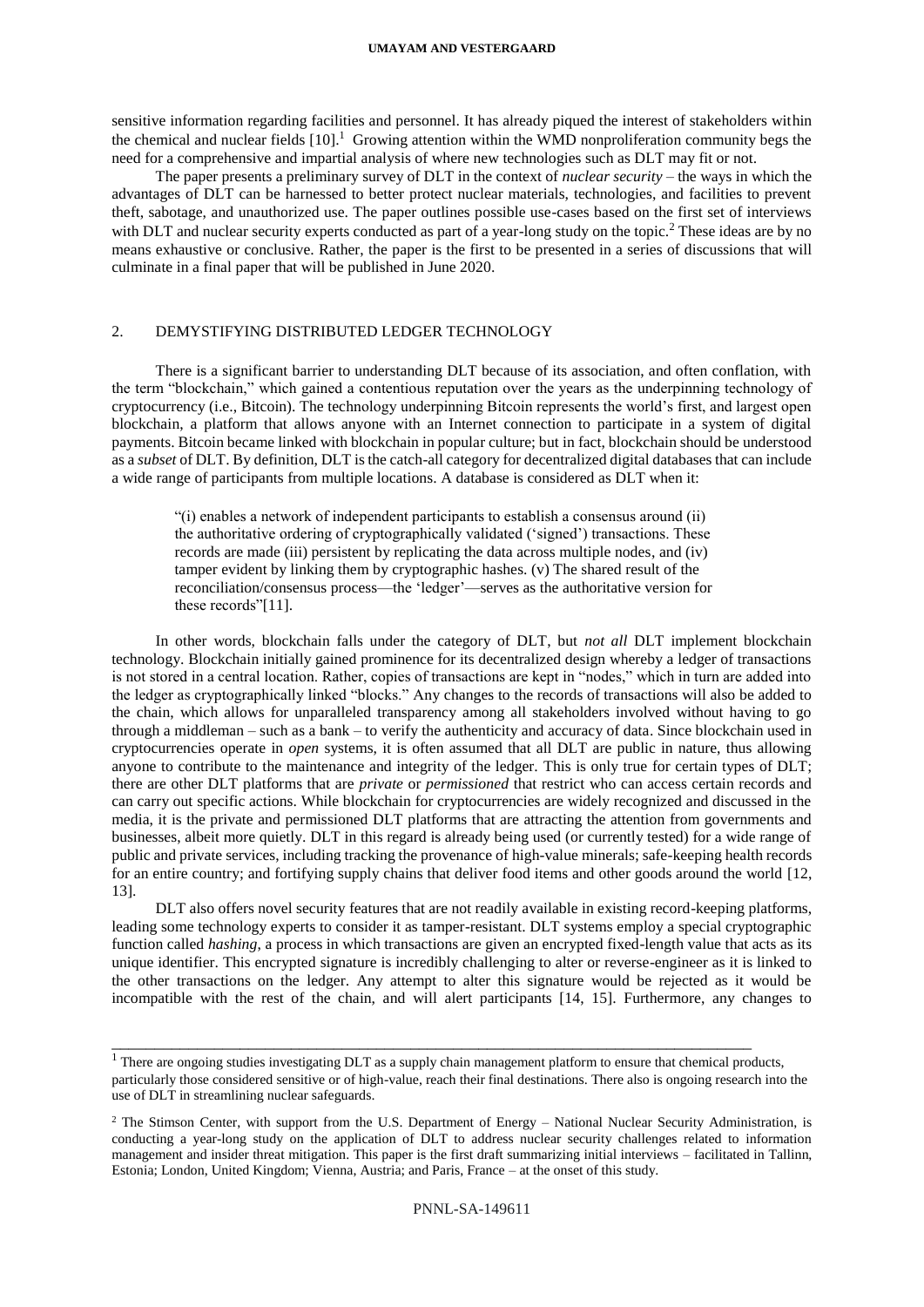transactions– editing amounts or ownership of a given set of information, for example – would be logged as part of the chain, so all activity is preserved.

And as mentioned above, shared protocols among stakeholders – also known as consensus mechanisms – also ensure that trust is maintained, and that the ledger remains consistent [14, 15]. In short, DLT combines computing concepts of hashing along with cryptography, peer-to-peer protocols and distributed consensus algorithms to allow a network of participants to share and validate data across the ledger. Thus, DLT platforms are less likely to experience a single-point of failure given data is linked and replicated among participants that in turn must meet certain conditions that uphold the ledger.

#### 3. POTENTIAL PATHWAYS FOR NUCLEAR SECURITY

Securing nuclear materials, technologies, and facilities from non-state adversaries remain an important facet of national security for countries that possess civil nuclear programs. While theft and sabotage are low probability events, maintaining strong and redundant security measures are essential in preventing any adversary from believing that an attempt to commit a malicious act would be successful (i.e., deterrence by denial) [16]. Moreover, countries are increasingly vigilant towards the shadowy borders of the new technological frontier, particularly the ways it can invent creative outlets for nefarious activities to exploit vulnerabilities in security culture and cyber resilience.

For the past few years, top law enforcement agencies including the U.S. Department of Homeland Security and Interpol have cautioned the international community about hybrid security incidents that combine physical and cyberattack vectors [17]. Critical infrastructures including the nuclear sector have fallen victim to increasingly complicated cyber breaches: in 2018, several nuclear power plants in the United States were targeted by hackers who hid their trail effectively to obscure the nature and level of damage [18]. The problem is not purely a technological construct; for most organizations, part of the challenge stems from the lack of security culture around sensitive information, leading to miscommunication and other mistakes [19]. Many security experts attribute information mismanagement and data breaches to human error, with some claiming numbers as high as 90% [20, 21]. As such, the IAEA Nuclear Security Plan for 2018 – 2021 notes that while Member States recognize physical protection as the bedrock of nuclear security, information and computer security are growing priorities [22]. As it is the State's sole responsibility to define nuclear security in accordance to respective circumstances and threat profiles, countries are encouraged (and obligated if party to the Amended Convention of the Physical Protection of Nuclear Material) to establish nuclear security regimes that align with the twelve Fundamental Principles. The principles that are particularly relevant to information security include: Principle F (Security Culture); Principle I (Defense in Depth); Principle J (Quality Assurance); and Principle L (Confidentiality) [23].

DLT's unique properties that enhance access controls and anti-tampering have proven useful in protecting proprietary and sensitive personal data in other sectors. As this technology is better understood, refined, and accepted in the near-term, it may also hold untapped value for nuclear security. The following sections present a cursory look at DLT's relevance to the nuclear security challenges described above. These ideas are compiled from interviews with DLT experts and nuclear security practitioners (i.e., select IAEA representatives, competent authorities, and industry representatives) who are in the early stages of exploring DLT as a tool. Hence, the usecases discussed should not be considered definitive. Instead, these should be treated as initial impressions that could be further investigated for desirability (are nuclear security stakeholders interested?); feasibility (does it meet technical criteria to solve security problems in the field?); and viability (can it be sustained?). Irrespective of whether DLT has a role to play, these kinds of thought-exercises about breakthrough technologies should be embedded in conversations and reflections towards the future of nuclear security, if the international community earnestly desires to continuously improve.

## **3.1. For nuclear material accounting and control**

DLT's primary function as a secure and shared information management platform naturally prompts interest in the ways in which it can enhance nuclear material accounting and control (NMAC) systems. NMAC in facilities are designed primarily for effective safeguards implementation by providing operators and competent authorities accurate, complete, and reliable information of nuclear material. But a strong NMAC also has direct benefits to security since a strong accounting system plays a critical role in determining discrepancies from unauthorized removal. As noted in the IAEA Nuclear Security Series 25-G, NMAC complements physical protection by providing precise knowledge of the quantities, types, and locations of nuclear material [24]. While physical protection is responsible for implementing the "guns, guards, and gates" for immediate detection and deterrence against nuclear security incidents, NMAC acts as the reliable source of data helpful during an investigation (i.e., if an emergency inventory must be performed).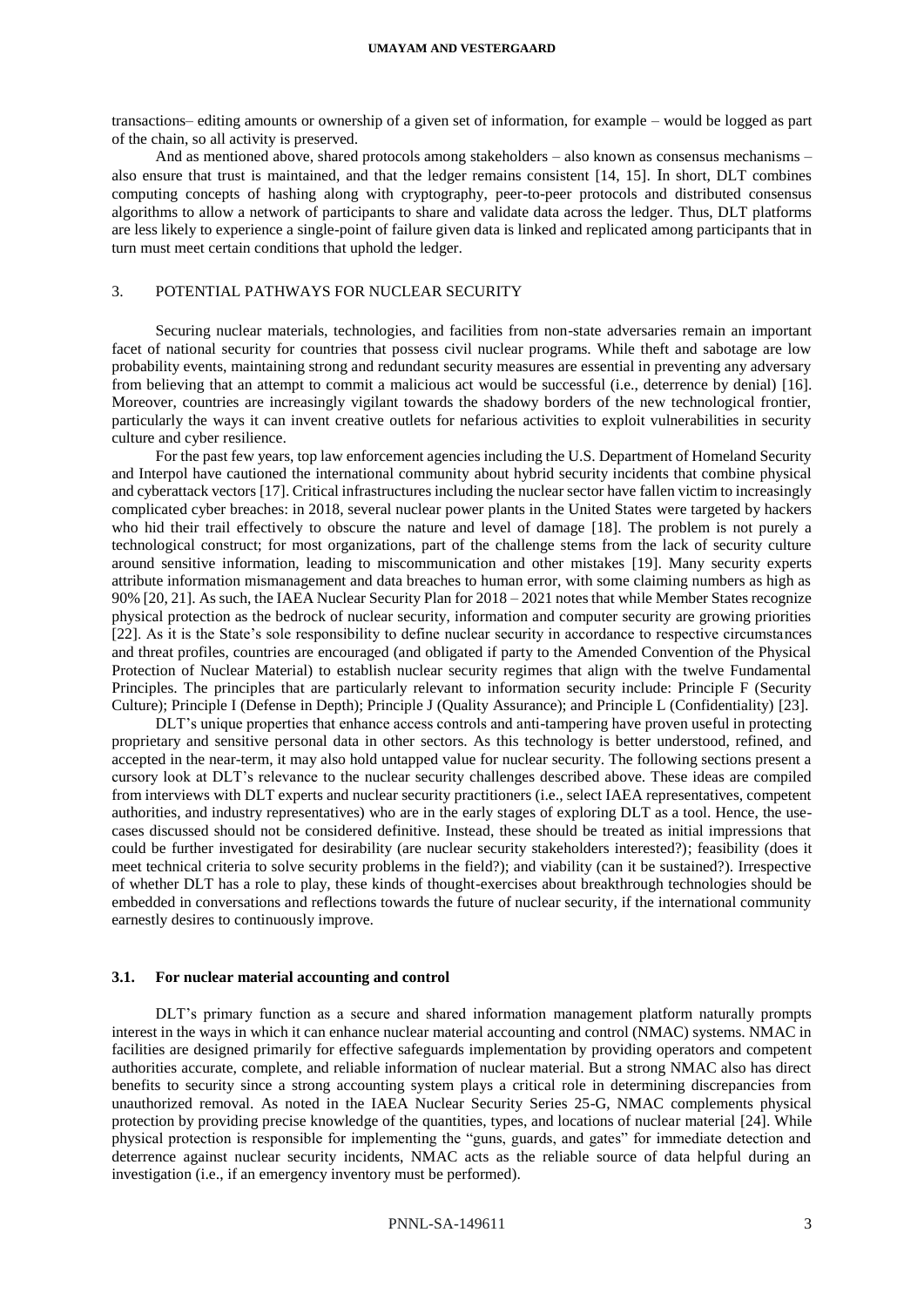#### **UMAYAM AND VESTERGAARD**

However, not all regulators or facilities have an effective NMAC – either some elements of record-keeping are still done via hardcopy; or there are significant challenges in reconciling data amidst the multiple streams of information coming from different actors; or worse, a system does not exist at all. Several nuclear security practitioners have noted that matching operator and regulator records can be incredibly cumbersome, causing delays in detecting irregularities, as well as wasted manpower and other resources. If NMAC systems are layered with DLT (or as one DLT expert put it, "blockchain-backed"), it could potentially streamline and secure accounting information as material move through material balancing areas, as well as facilitate better knowledge sharing across appropriate stakeholders.

With DLT, information or activity about the flow of nuclear material within a facility or across facilities can be protected in such a way that if an insider threat attempts to manipulate records, the adversary would also have to change the rest of the chain and risk detection. In a permissioned DLT, selected stakeholders can be provided specific access rights – information about material flows from operator to regulator, for example – which allows for easy and secure segregation of data to those with a need to know. A DLT layer in this regard could also apply to material in transport whereby carriers, shippers, and relevant national authorities share the status of shipments to ensure continuity of knowledge during transit, i.e., traceability of shipping documents.

Transparency among actors (those granted access for permissioned DLTs) could also allow for earlier detection of suspicious activity since all participants have an identical set of information about the ledger. In theory, any actor along the chain would have the means to spot abnormalities in the transaction history, making it difficult for anyone to try and subvert the system. In fact, one of the most promising features of DLT platforms is a customizable interface showcasing the "where / what / when" of a product in a moment in time. Such interfaces already exist to track the routes of minerals and foods; it could possibly exist for nuclear materials (viewed as a timeline or for a given item) in the future. If applied in the nuclear sector, this could potentially provide state authorities instantaneous information of where nuclear materials are in facilities and in transit. Overall, evaluating the utility of DLT for NMAC necessitates a conversation between security and safeguards practitioners since there could be promising overlapping benefits, shared lessons, or if not careful, overstepping of boundaries in adopting this technology.

# **3.2 For insider threat mitigation**

A nuclear operator's inability to detect an insider threat can become an Achilles heel; one recent security breach in a nuclear power facility caused by a well-tailored malware suggests that an insider provided information that could have been used to tailor the attack for maximum damage [25]. Insider threats are a universal challenge for all sectors, and some companies are exploring DLT applications to support human reliability programs. For instance, a DLT layer could assist in monitoring activities related to personnel and other sensitive operations such as blueprints, equipment, and computer patches internal to the facility. And only when necessary, this information can be shared with state authorities (i.e., during a security incident). Several companies are piloting projects that pair DLT with "Internet of Things" (IoT) such as biometric devices to implement facial recognition security for employees, especially those handling highly sensitive and valuable information. While this concept is still in its nascent stages and must overcome technical and political hurdles, the goal is to create digital identities for highlevel personnel to authenticate their credentials and track the data they share with whom, when, and how long [26, 27]. Under this DLT overlay, personnel *activity* is logged onto the chain, not the actual sensitive information itself [28]. Thus, DLT would operate orthogonally to existing information security measures, which follows the principles of defense in depth for nuclear facilities.

There are also emergent studies around the use of DLT for validating data provenance – a way to ascertain whether a specific piece of data deviated from its original or agreed "truth." This is better understood in the context of video or audio editing; the new technological frontier is rife with altered digital content, some of which spread misleading or inaccurate information (also known as "deepfakes"). Organizations, including law enforcement and news outlets are already considering how to leverage DLT's immutable time-stamping features to corroborate the authenticity of photographs or videos, keeping record of any changes to the original copies *by the pixel* to glean a timeline when a file could have been doctored [29–31]. If this DLT use-case is proven effective, this could have broader implications in protecting source material, including source code. This could be particularly useful in critical infrastructures like nuclear facilities that must maintain mechanical integrity, i.e., that sensitive equipment cannot be sabotaged or manipulated by external parties by secretly adding malware or malicious code [32].

# **3.3 For incident reporting**

DLT's growing reputation as a confidence builder, or "trust machine" among disparate, untrusting parties holds the potential to strengthen incident reporting by protecting the identity of participants who are otherwise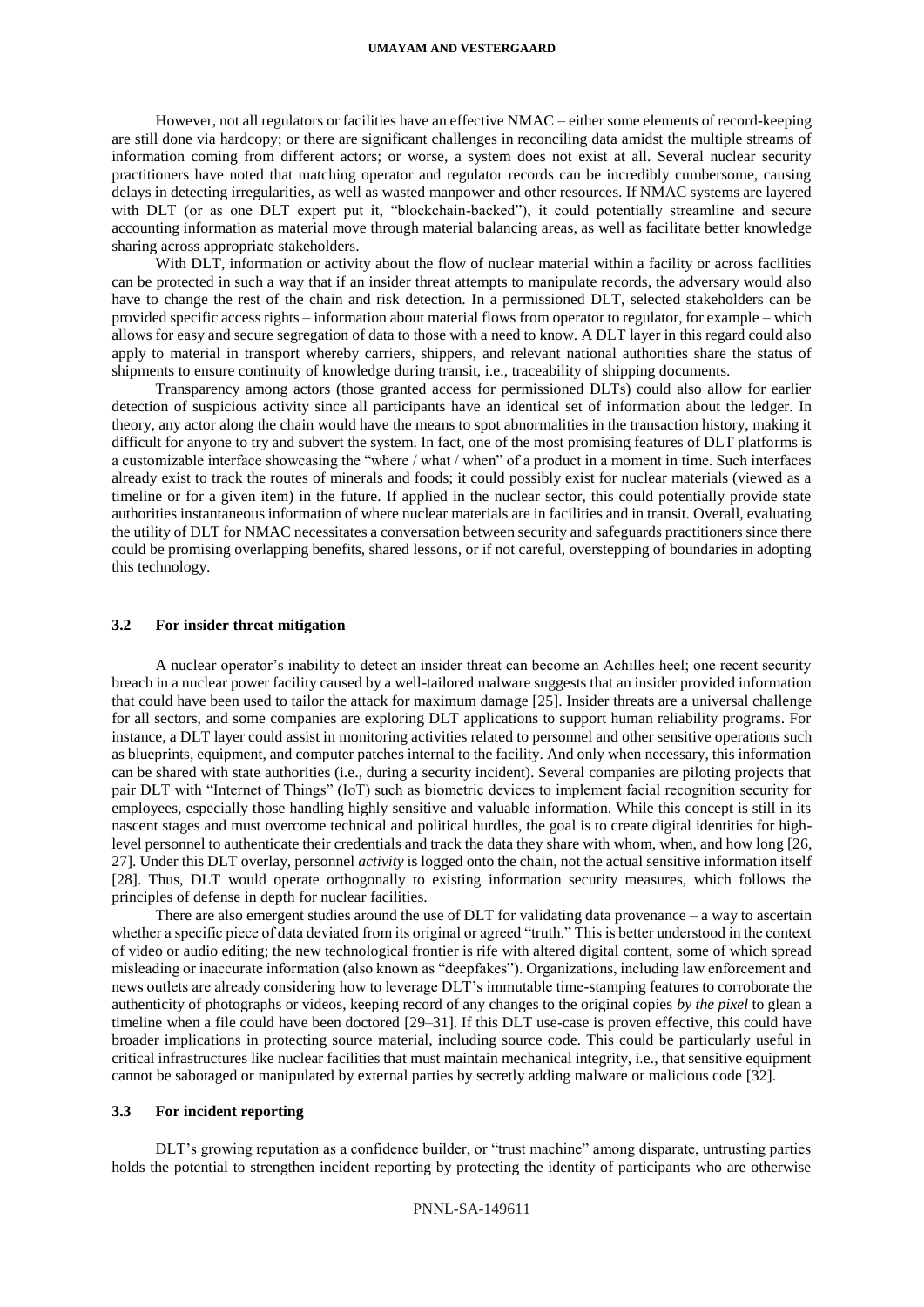#### **UMAYAM AND VESTERGAARD**

cautious about the integrity of a reporting system. Preserving anonymity and providing assurance that incident reports won't be mishandled or leaked can incentivize reporting, which in turn leads to more and better data acquisition to discern patterns in attack vectors and improve overall incident analysis. Within the nuclear community, the most recognized international reporting mechanism for security incidents is the IAEA Incident and Trafficking Database (ITDB), which tracks nuclear material found outside of regulatory control. Using the database, IAEA Information Management Section also conducts additional open-source information to substantiate incident reports, as well as performs a needs assessment as a response to the reporting party [33]. Aside from providing a reporting platform, the IAEA also holds meetings throughout the year on the ITDB; in 2018, 102 states participated in at least one of these events.[34] Most recently, there were 117 incidents between July 2018 and June 2019 that were reported by Member States to the ITDB.[35] While the ITDB is considered an effective long-standing resource, reporting security incidents remain an occasional practice because states are not obligated to report.

Legally-binding instruments for nuclear security – UNSCR 1540 ; ICSANT; and the CPPNM-A – have different provisions related to reporting, with some encouraging bilateral knowledge transfers for the purpose of threat coordination, but not transparency or post-incident analysis [36]. Due to the sensitive nature of the topic including proprietary information, reporting could be perceived as a hindrance rather than a benefit. A case study on an internal incident reporting system for a nuclear facility found that only 14% of employees actively used the reporting platform since it was perceived to be "blame"-oriented [37]. Although sharing errors, consequences, and lessons learned is universally lauded as best practice, these actions require acknowledging vulnerability in ways that can be difficult for companies and organizations to do. Integrating permissioned DLT into reporting databases could ease the process by separating incident data from confidential or proprietary business information, such that the former can be shared more freely among other participants, while the latter information is viewable and controlled only by the company or organization. A similar DLT model is being studied for protecting personal information online, whereby users hold the authority to share or restrict elements of their information found online [38].

Data collected from incident reporting is an invaluable source of information, potentially allowing businesses to sketch a better portrait of their risk. The InsurWave platform, jointly developed by A.P Moller – Maersk; accounting firm EY; DLT developer Guardtime; and other industry stakeholders, presents an intriguing test case of what rigorous data collection through DLT could possibly offer. The InsurWave platform connects shippers, brokers, and insurers together to facilitate common transactions including tracking assets, negotiating premiums, and paying claims. By overlaying specific data elements gathered overtime, InsurWave can help identify risk exposure for shippers and insurers, i.e., choosing a certain shipping route already known for turbulent waters / piracy can increase the likelihood of risk compared to an established safer route. With this information readily available, industry hopes that it can make informed business decisions in real-time [39, 40]. Ultimately, the goal is to create a transparent space for all these actors involved to conduct business and share information with the collective goal of minimizing business disruption. While nuclear operators observe special liability principles, the InsurWave model is nonetheless a thought-provoking project to strengthen industry-to-industry transparency for the sake of operational efficiency and data security.

# 4. CONCLUSION – THE ROAD AHEAD

From the various use-cases mentioned above, DLT is finding a footing in a variety of sectors, positioning it as one of the innovations that will dominate and shape our new technological frontier. But all technologies inevitably face a series of trials before mainstream adoption. Due to the hype public DLTs in the form of blockchain cryptocurrency have stirred over the years and the explosive rise of blockchain start-ups for all types of applications, it is easy to label DLT as a solution blindly seeking an answer. While DLT has shown transformative gains in healthcare and supply chain markets, many projects are still in the testbed phase such that positive results have yet to demonstrate sustainability [41]. These prototypes are not only putting the technology to the test, but they are also gauging savings and costs – with respect to installation fees, computational efficiencies, maintenance, and workforce – compared to existing data management systems and security methods [42]. For high-cost industries such as the nuclear sector, achieving top security should not come at the expense of maintaining a costeffective business. Thus, applications for nuclear security must demonstrate that the system can be harmonized with rest of the enterprise with little to no added costs. Moreover, many technologists are quick to remind that DLT is only as good as the information stored in it; users must ensure that initial data is correct since the chain's primary task is to manage and protect this input, not rectify it. In sum, the DLT system design must fit neatly within the ecosystem of activities, which in turn dictates the conditions and types of information shared in the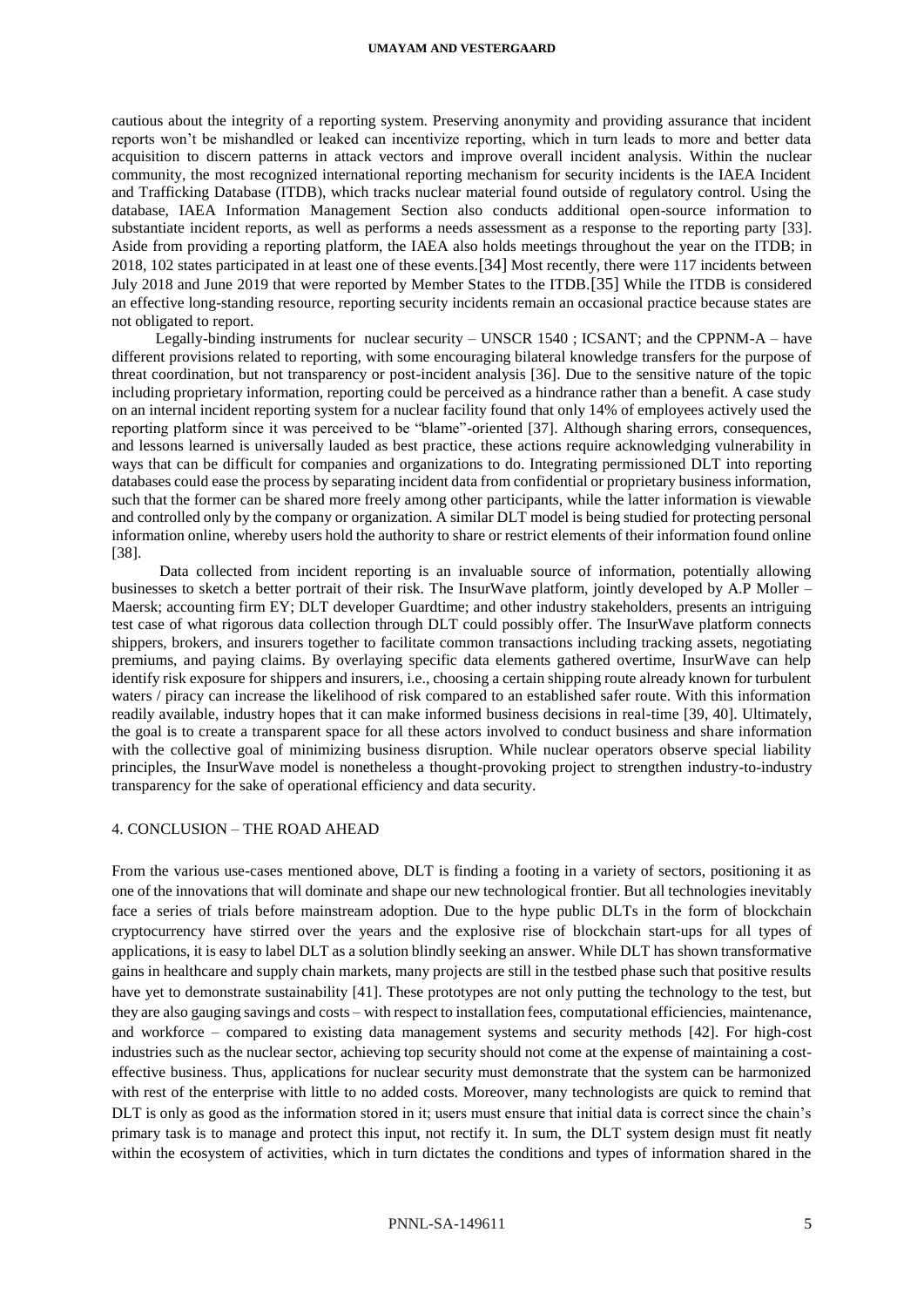ledger. The success of the technology is dependent on whether its role is clearly defined and how it will seamlessly interact or intersect with other technologies already being used.

At this stage, it cannot be definitively stated that a DLT-backed platform can enhance nuclear security. But witnessing the promising pursuit of DLT applications for other sectors to secure data management that have parallel circumstances for nuclear security present a question on whether lessons can be learned and eventually transferred into the nuclear field. With any technological breakthrough, finding the answer requires rigorous questioning, research, and experimentation. As the new technological frontier becomes the norm, it will be incumbent on governments, industries, and organizations to keep pace. Ultimately, this research aims to assist the nuclear community in sifting through the opportunities and pitfalls of DLT for nuclear security, leading any positive discussion and concrete interests into an appropriate proof-of-concept. Overall, the study hopes to present a thoughtful process of navigating the technological frontier, identifying what can make nuclear security stronger along the way.

# **ACKNOWLEDGEMENTS**

The authors are grateful to the Office of International Nuclear Security of the U.S. National Nuclear Security Administration (NNSA) for their generous support in funding this research. Additionally, the authors give their sincerest thanks to the various organizations – from the nuclear security and DLT community – who entertained the authors' challenge of thinking about DLT technology in the context of nuclear security. Their open-mindedness, as well as thoughtful critique provided this paper a strong foundation of research. The authors also would like to acknowledge Stimson Research Associate Gabrielle Green and Stimson Nonresident Fellow Diego Cándano Laris for their assistance in developing this paper.

# **REFERENCES**

- [1] RYERSON, J., Is Blockchain Technology Overhyped?, New York Times (15 Feb. 2019).
- [2] SEEBACHER, S., SCHÜRITZ, R., Blockchain Technology of Service Systems: A Structured Literature Review, Exploring Services Science: 8the International Conference (ZA, S., DRĂGOICEA, M., CAVALLARI, M., Eds), Springer, Rome (2017) 12–23.
- [3] WARBURG, B., How the Blockchain Will Radically Transform the Economy, Ted, https://www.ted.com/talks/bettina\_warburg\_how\_the\_blockchain\_will\_radically\_transform\_the\_econo my.
- [4] MUNSTER, B., DECRYPT, Advisory Firm Gartner Puts Blockchain Tech in the "Trough of Disillusionment", Yahoo Financ. (9 Oct. 2019).
- [5] Gartner 2019 Hype Cycle Shows Most Blockchain Technologies Are Still Five to 10 Years Away From Transformational Impact, Gartner (8 Oct. 2019).
- [6] EU Blockchain Initiative Map, EU Blockchain Observatory and Forum, https://www.eublockchainforum.eu/initiative-map.
- [7] PARKER, T., SACHS, M., MILLER, T., DEVOST, M.G., Cyber Adversary Characterization, Black Hat.
- [8] RBS, Over 6,500 Data Breaches and More Than 5 Billion Records Exposed in 2018, Risk Based Secur. (13 Feb. 2019).
- [9] ZYSKIND, G., NATHAN, O., PENTLAND, A., Decentralizing Privacy: Using Blockchain to Protect Personal Data, 2015 IEEE Security and Privacy Workshops, IEEE, San Jose (2015) 180–184.
- [10] VESTERGAARD, C., Better Than a Floppy The Potential of Distributed Ledger Technology for Nuclear Safeguards Information Management, (2018).
- [11] RAUCHS, M. et al., Distributed Ledger Technology Systems, (2018).
- [12] WIGGERS, K., Everledger Raises \$20 Million to Track Assets with Blockchain Tech, VentureBeat (24 Sep. 2019).
- [13] Learning from the Estonian e-Health System, Heal. Eur. (11 Jan. 2019).
- [14] ZHENG, Z., XIE, S., DAI, H.-N., CHEN, X., WANG, H., Blockchain Challenges and Opportunities: A Survey, Int. J. Web Grid Serv. **14** 4 (2018) 352.
- [15] Data Immutability in Private Channels, Blockchain Backyard (16 Feb. 2018).
- [16] INTERNATIONAL ATOMIC ENERGY AGENCY, Preventative Measures for Nuclear and Other Radioactive Material out of Regulatory Control, Vienna (2019).